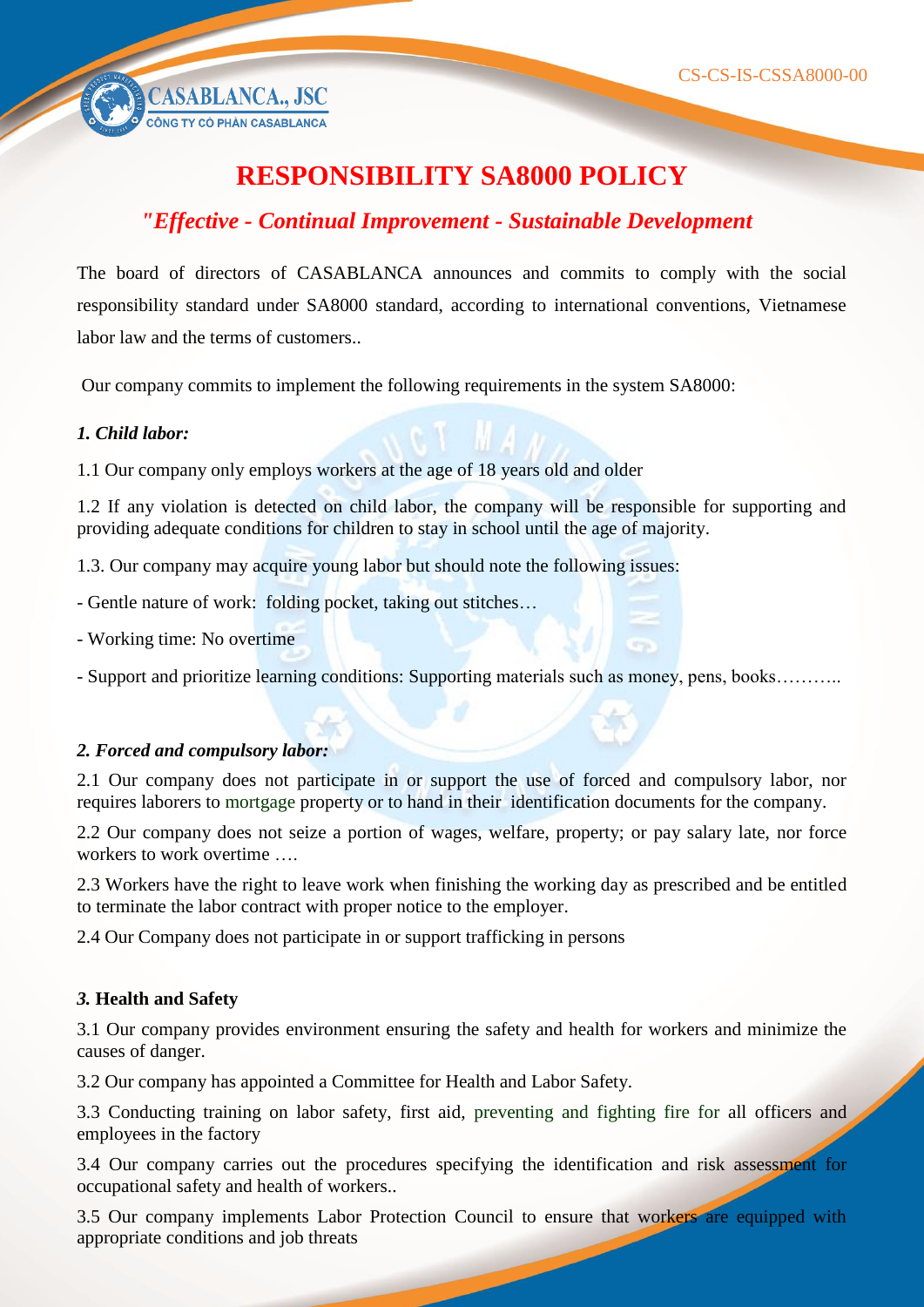#### *4.* **Freedom of association and collective bargaining rights**

4.1 Our company has established Labor Union. Workers voluntarily take part in the organization and select the union president.

4.2 There is no case that employees or worker representatives taking part in the Labour Union are discriminated, disturbed and retaliated.

#### *5. Discrimination*

5.1 Our company does not discriminate in the hiring process, salary payment, training, promotion or retirement based on racism or national or social origin, age or any conditions arising discrimination.

5.2 Our Company does not undergo any virginity or pregnancy tests on female workers in any other situations..

#### *6.* **Practice discipline**

6.1 Our company always treats properly and respects employees. We do not apply or cover up the use of coercive measures mentally or physically or insult employees..

#### *7. Working time*

7.1 Our company complies with the regulations of working hours and holidays, which are specified in the current labor law and clearly disclosed in collective labor agreements and related policies.

7.2 Our company full complies with requirements for working time, overtime allowance, and workers are arranged a day off per a working week.

7.3 Overtime must be based on a voluntary basis and no more than: 4 hours a day, 12 hours a week, 30 hours a month and not frequently.

#### *8. Salary*

8.1 Adhere to the minimum wage guidelines based on regions, areas and types of work as stipulated by law..

8.2 No making deductions from the salary due to disciplinary purposes.

8.3 Workers understand the payroll calculation method and are delivered paycheck for comparison. Paying salary through ATM network or paying in cash, which is more convenient for the workers to use, is selected.

8.4 Overtime wages are higher than normal and calculated in accordance with regulations: 150% ,200%,300%.

#### *9. Management system SA8000*

Social responsibility policy of the company is made in writing and informed to all the officers and employees and placed in highly visible place in the company and, when necessary, informed to customers and parties who are interested in..